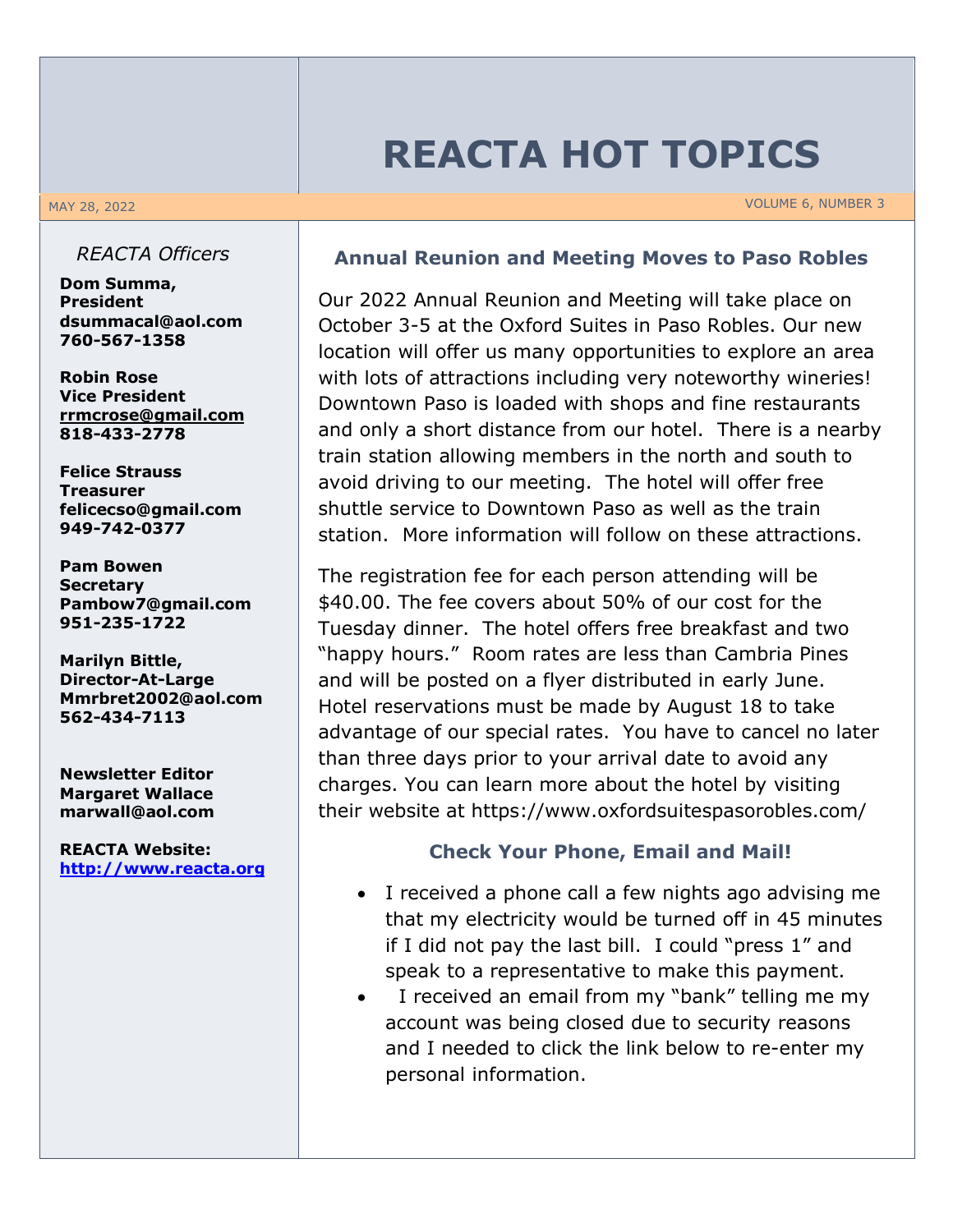*Next REACTA Officers meeting is July 26.*

*2022 Annual Reunion and Meeting is October 3-5, 2022*

• I received a letter from an actuarial firm telling me my data was breached and I should log on the get a free monitoring service.

The first two examples were obvious scams. Seniors are the population most vulnerable to scams using phones, email and regular mail. It is no wonder that questions were raised when we received a letter from Horizon Actuarial about a security breach regarding data used for our pension benefits. Was this another scam or did this really happen? As stated in the letter and in my previous comments on Facebook, CTA was aware of the data breach in March and the Trustees worked on the Horizon letter at their April meeting. Although this breach impacted both active and retired, notice was not given until early May. Trustees should have notified REACTA about the breach so we could notify retirees that a legitimate letter was on the way. I have asked CTA to do better and we hope there are no surprises in the future. Otherwise, we will hang up the phone, delete the email and throw out the letter!

# **Summer Institute is BACK!**

REACTA is hosting a BBQ for CTA staff working the Summer Institute at the home of Alice Clement in Pacific Palisades. It will be held the early evening of Tuesday, July 26, 2022. If you live in the area, you are also welcome to attend. Please email Alice at aliceclement@me.com. if you would like to attend.

#### **By-Laws Review**

The officers will be recommending by-law changes suggested by the By-Laws Review Committee at our annual meeting in October. The vote will be conducted by mail ballot along with our officers' election in late October.